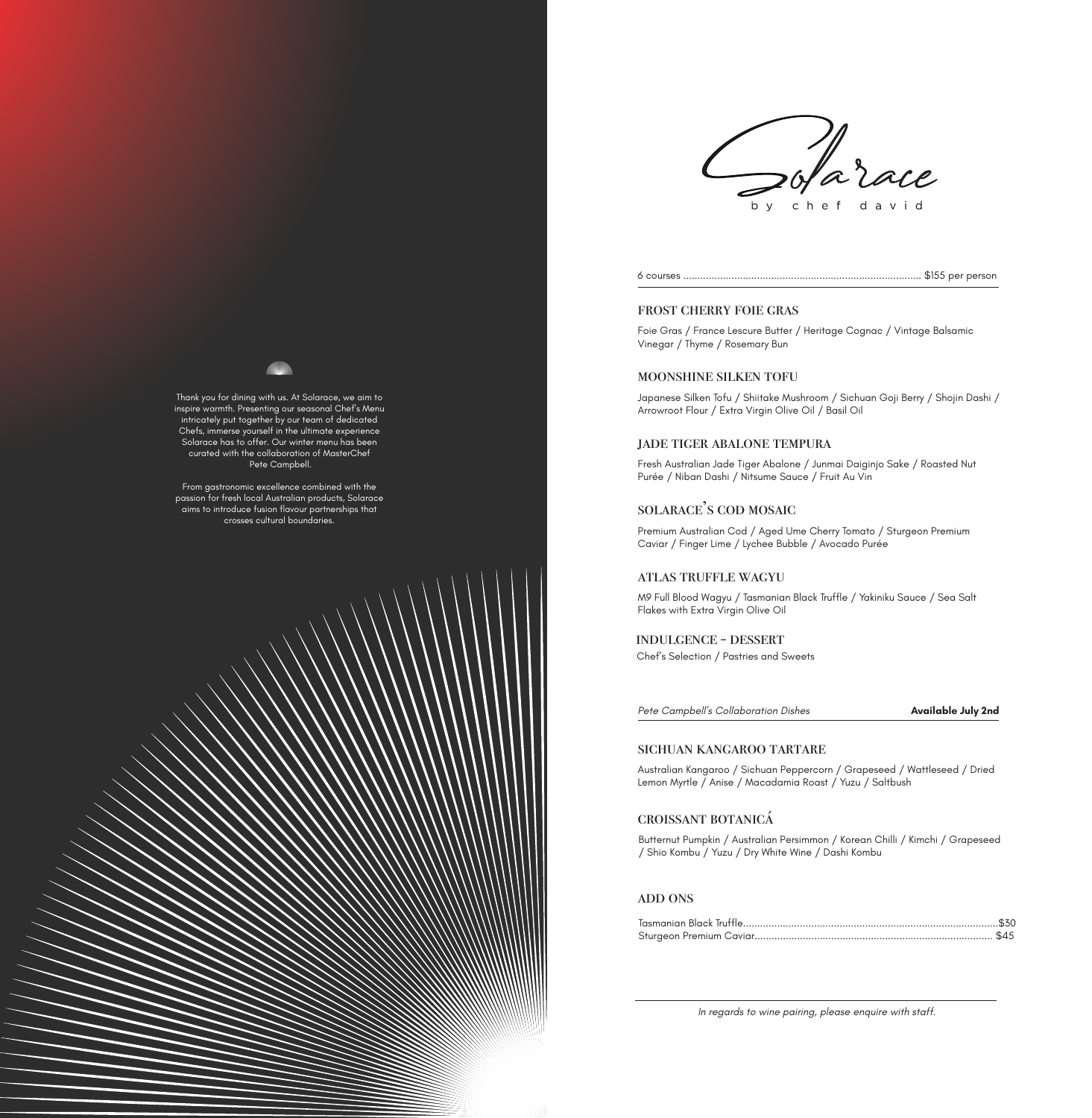Sofarace by chef david

**SANAN MANAMANINA SANA A TANÀNA MANDRIA NA BENERA DIA KAOMININA MANDRI A TANÀNA AO AO FAINMENT AO FAINMENT AO F**<br>NA FIRANTSA MANAGEMENT AO FAINMENT AO FAINMENT AO FAINMENT AO FAINMENT AO FAINMENT AO FAINMENT AO FAINMENT AO

WINTER MENU *JUNE - SEPTEMBER*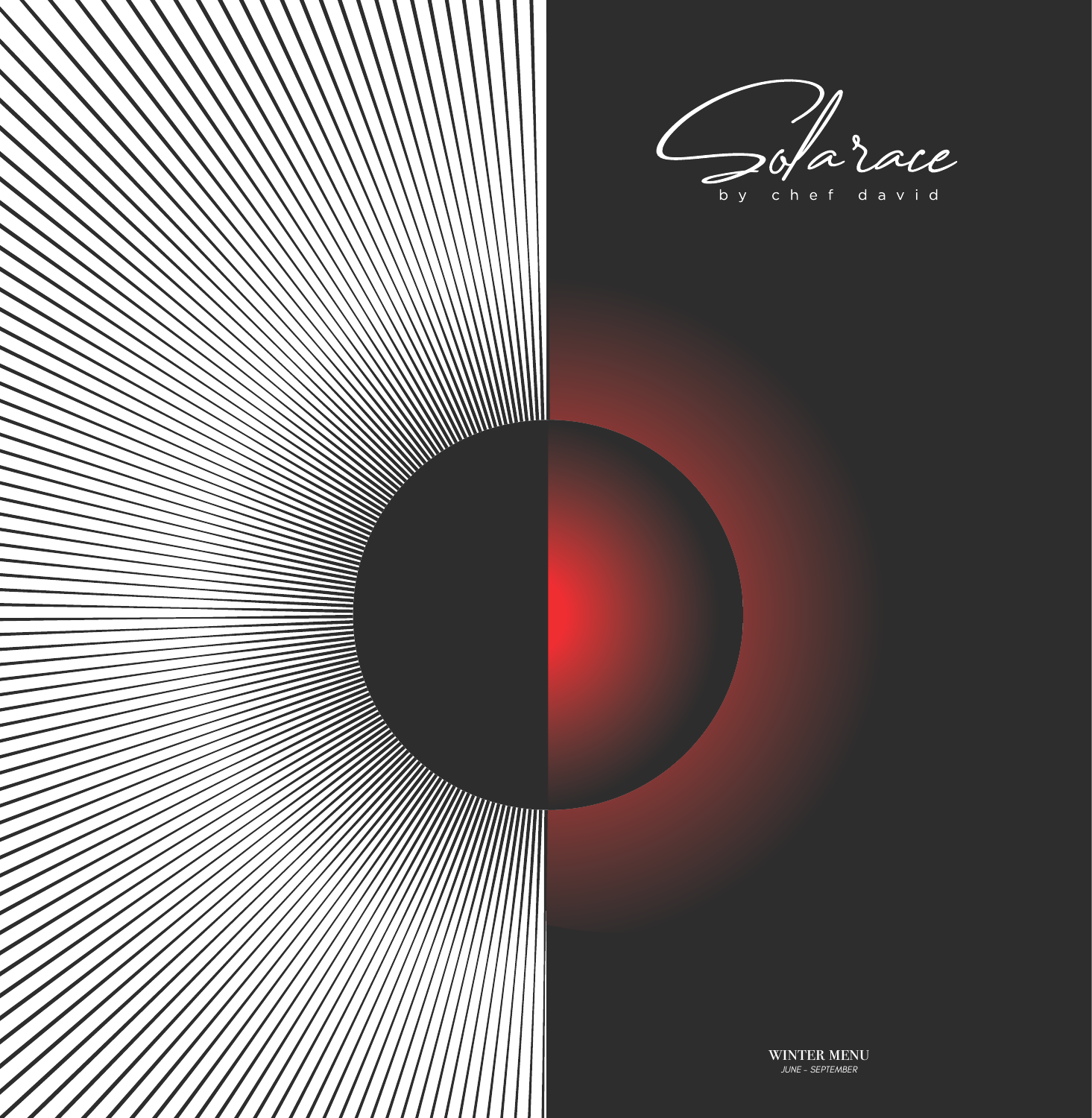



Thank you for dining with us. At Solarace, we aim to inspire warmth. Presenting our seasonal Chef's Menu intricately put together by our team of dedicated Chefs, immerse yourself in the ultimate experience Solarace has to offer. Our winter menu has been curated with the collaboration of MasterChef Pete Campbell.

From gastronomic excellence combined with the passion for fresh local Australian products, Solarace aims to introduce fusion flavour partnerships that crosses cultural boundaries.